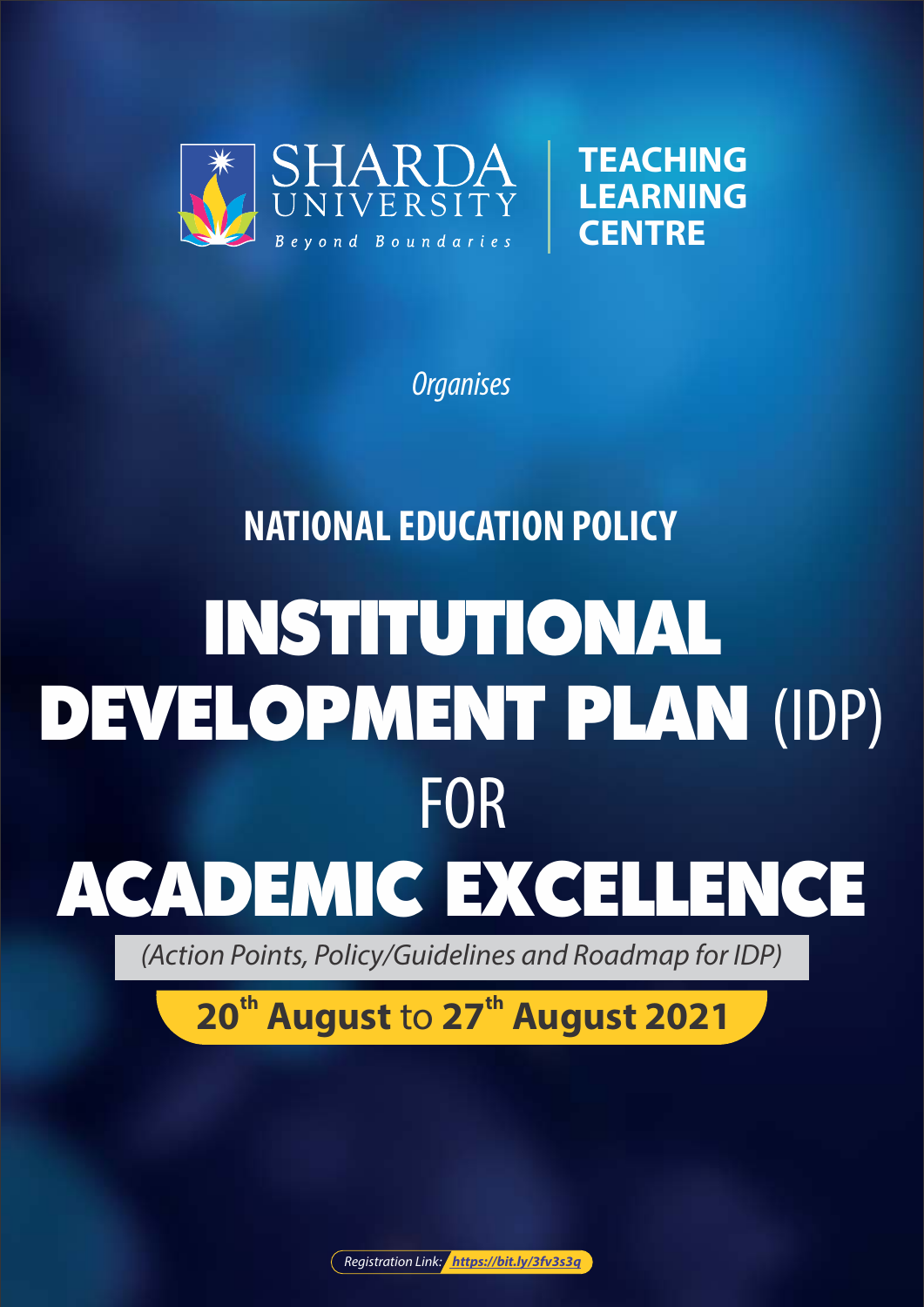Sharda University, a Leader in the field of Higher Education has taken the initiative to increase and improve faculty standards across all levels, especially in the area of 'Outcome Based Teaching Learning Methods and Research'.

During the present Covid-19 pandemic situation also Sharda University has been at the forefront in delivering quality education through virtual mode and the same has been recognised recently and it became one of the leading Universities in India to receive the prestigious QSI-Gauge E-Lead Certificate for excellence in online education.

Given the responsibility which the National Education Policy (NEP) casts on all of us, the university has already undertaken an extensive exercise to discuss and deliberate the policy to bring out a sharper focus on the areas in which the higher education institutions need to concentrate. In this context, the university has planned to focus on 'Academic Excellence' in Higher Education, in 7 days - Plenary Sessions (FDP) from 20th August to 27th August 2021.

#### **AIMS AND OBJECTIVES**

The Government of India has formulated a new National Education Policy - 2020 which seeks to transform India into a vibrant knowledge society to bring out the unique capabilities of each individual. While seeking to increase the Gross Enrollment Ratio in higher education from 26.3% (2018) to 50% by 2035, it has also sought to promote private enterprise in higher education to support governmental efforts.

#### **KEY TOPICS AND PROPOSED OUTCOMES OF THE PLENARY SESSIONS**

- 1. Holistic and Multidisciplinary Education
- 2. Creating Optimal Learning Environment
- 3. Regulatory Framework for Implementation of the NEP
- 4. Impactful Delivery and Multiple Entry and Exit
- 5. Options for Flexibility and Honing the Skills and Interests of Students
- 6. Transforming the Culture of Assessment for Optimizing Learning and Development
- 7. Criterion-based Grading System to Assess the Student Achievement Based on the Learning Goals for Each Programme
- 8. Vocational Education as a Career and Expose the Students to the Multiple Career Paths, Including Entrepreneurship
- 9. Supporting Rural Students and Diverse Student Cohort
- 10. Approach and Initiatives for Internationalisation of Higher Education
- 11. Cross-Border Institutional Mobility Through Academic Bank of Credits
- 12. Capacity-building of Faculty to Formulation and Implementation of a Multi-Disciplinary Liberal Education Framework
- 13. Technology Integration Including Online and Digital Education (Blended Learning)
- 14. Creating Multidisciplinary Research Culture and Facility
- 15. Institute Innovation and Start-up Centers for Students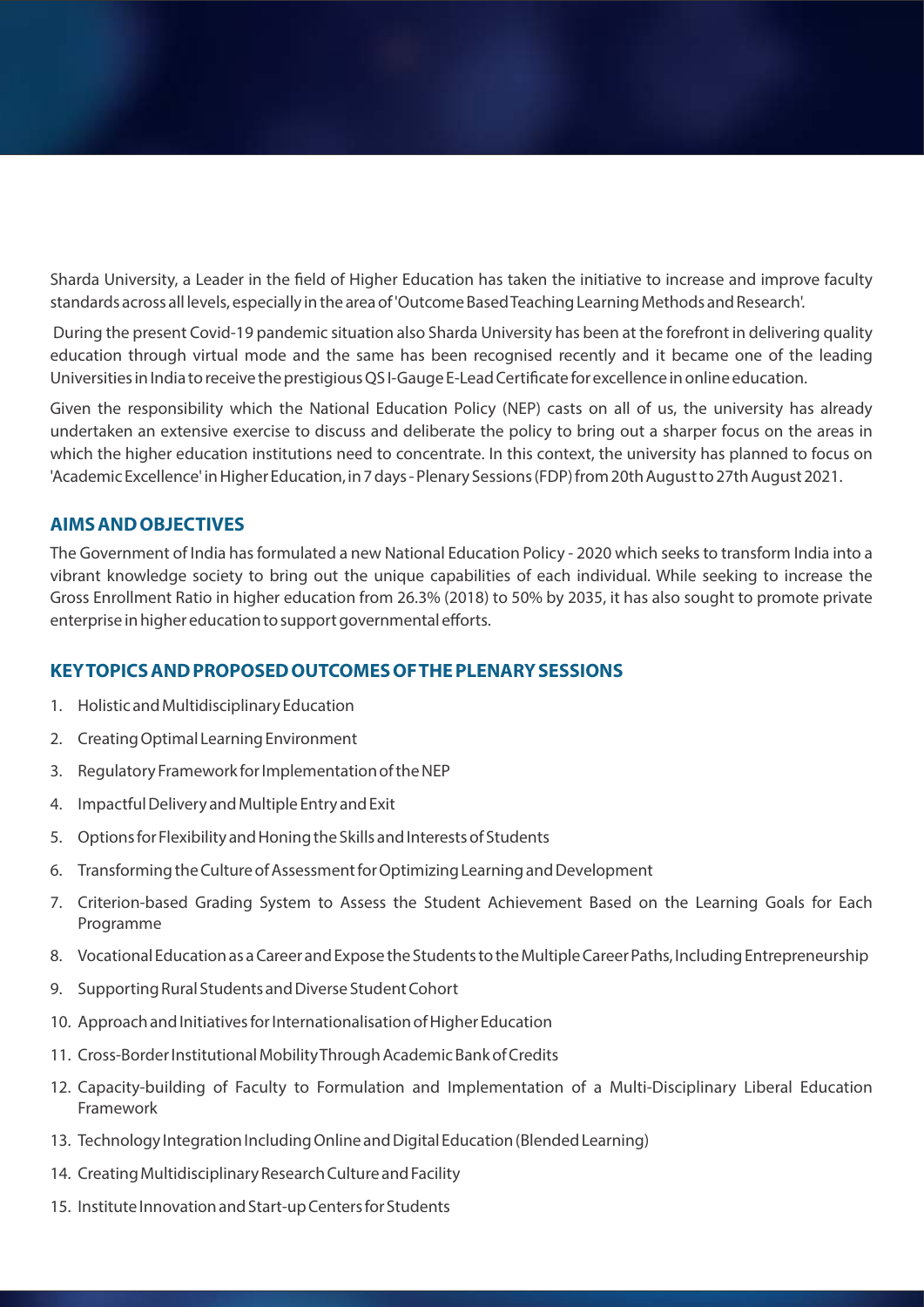

**Shri. P. K. Gupta** Hon. Chancellor, Sharda University



**Shri. Y. K. Gupta** Hon. Pro-Chancellor, Sharda University



**CHIEF GUEST Prof. Anil Dattatraya Sahasrabudhe** Chairman AICTE

### **NATIONAL EDUCATION POLICY** INSTITUTIONAL **DEVELOPMENT PLAN (IDP)** FOR **ACADEMIC EXCELLENCE**

(Action Points, Policy/Guidelines and Roadmap for IDP)

**th th 20 August** to **27 August 2021** 

**SPEAKERS FOR THE PLENARY SESSIONS**



**Prof. V. Ramgopal Rao** Director, IIT Delhi

![](_page_2_Picture_12.jpeg)

**Prof. Rajita Kulkarni** President, Sri Sri University, Cuttack, Odisha

![](_page_2_Picture_14.jpeg)

**Prof. Amar Garg** VC, Shobhit University, Meerut, U.P.

![](_page_2_Picture_16.jpeg)

**Prof. Raghavendra** VC, Chandigarh University, Chandigarh, Punjab

![](_page_2_Picture_18.jpeg)

**Prof. Raj Singh** VC, Jain University, Bangalore, Karnataka

![](_page_2_Picture_20.jpeg)

**Prof. R.N. Saha** VC, BITS – Pilani, Rajasthan

![](_page_2_Picture_22.jpeg)

**Prof. Balvinder Shukla** VC, Amity University, Noida, U.P.

![](_page_2_Picture_24.jpeg)

**Prof. S.P. Singh** VC, Royal Global University, Guwahati, Assam

![](_page_2_Picture_26.jpeg)

**Prof. P.C. Trivedi** VC, J N Vyas University, Jodhpur, Rajasthan

![](_page_2_Picture_28.jpeg)

**Prof. N.K. Sinha** VC, Himalayan Garhwal University, Pauri Garhwal, Uttarakhand

![](_page_2_Picture_30.jpeg)

![](_page_2_Picture_31.jpeg)

**Prof. Vikas Singh** VC, ITM University, Raipur, Chhattisgarh

![](_page_2_Picture_33.jpeg)

**Prof. Sandeep Sancheti** Provost, Marwadi University, Rajkot, Gujarat

![](_page_2_Picture_35.jpeg)

**Prof. Upinder Dhar** VC, SVV University, Indore, M.P.

![](_page_2_Picture_37.jpeg)

**Prof. Sasmita Samanta** Pro-VC, KIIT University, Bhubaneswar, Odisha

![](_page_2_Picture_39.jpeg)

**Prof. Bala Veera Reddy** Former VC, VTU, Bangalore, Karnataka

![](_page_2_Picture_41.jpeg)

**Prof. Parveen B. Malla** Vice-Rector - Innovation & Scientific Development, DIEP, Uzbekistan

![](_page_2_Picture_43.jpeg)

**Prof. Furqan Qamar** JMI, Former VC, Central University of Himachal Pradesh & Former Secretary General, AIU

![](_page_2_Picture_45.jpeg)

**Prof. A.K. Mahapatra** VC, Siksha O Anusandhan, Bhubaneswar, Odisha

![](_page_2_Picture_47.jpeg)

**Dr. Ravindra Kumar Soni** Director, AICTE

![](_page_2_Picture_49.jpeg)

**Prof. M.Y.S. Prasad** VC, Vignan University, Guntur, A.P.

![](_page_2_Picture_51.jpeg)

**Prof. Sibaram Khara** VC, Sharda University, Greater Noida, U.P.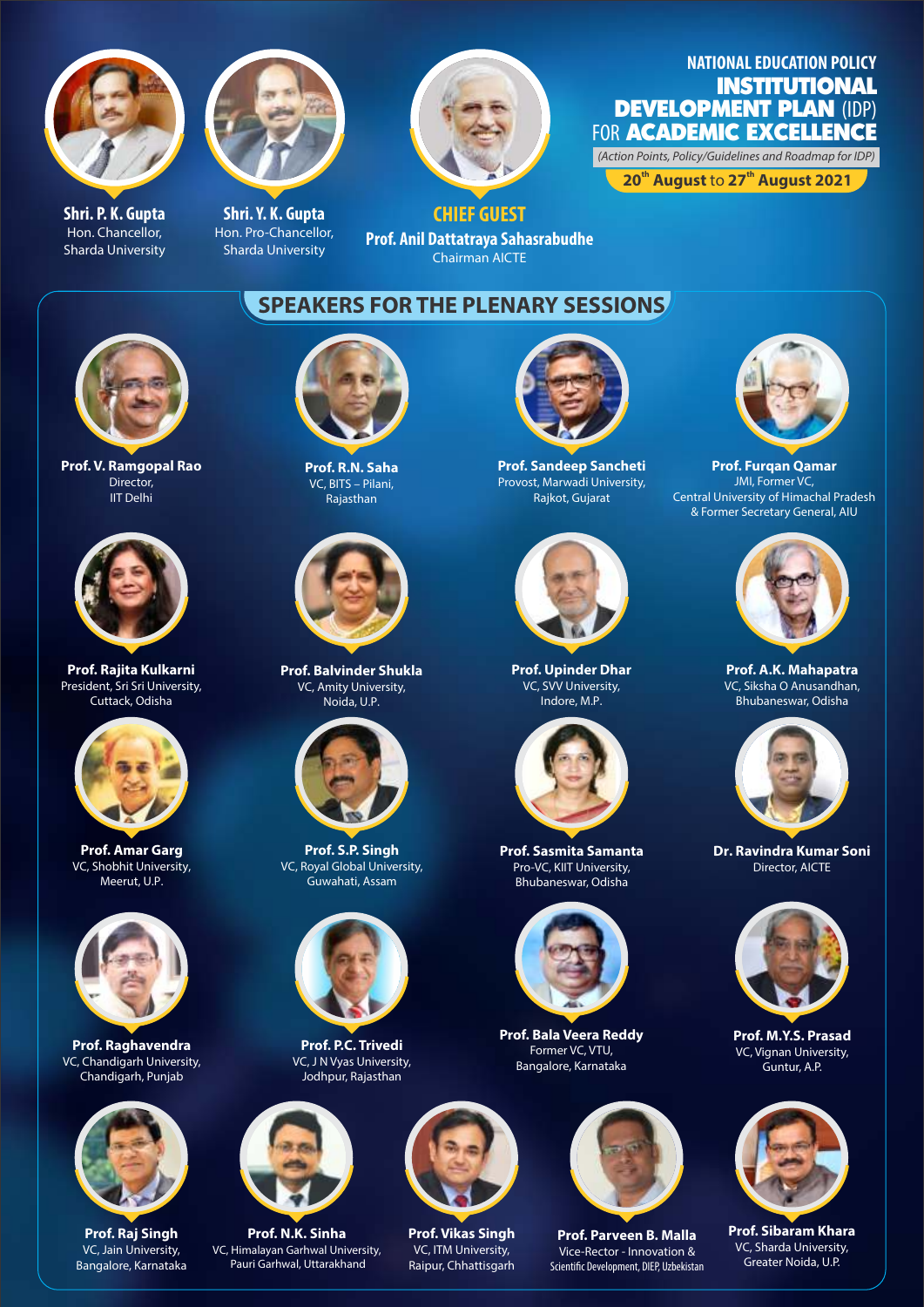#### **NATIONAL EDUCATION POLICY**

## INSTITUTIONAL DEVELOPMENT PLAN (IDP) FOR ACADEMIC EXCELLENCE

(Action Points, Policy/Guidelines and Roadmap for IDP)

**there 20<sup>th</sup> August 2021 PROGRAMME SCHEDULE** 

| <b>Learning Outcome Based Curriculum</b><br>Day 1- Friday 20-08-2021 |                                                                     |                                                                                                                        |
|----------------------------------------------------------------------|---------------------------------------------------------------------|------------------------------------------------------------------------------------------------------------------------|
| <b>TIME</b>                                                          | <b>PLENARY TALKS AND INTERACTION</b>                                | <b>SPEAKERS</b>                                                                                                        |
| $02:00 \text{ pm} - 02:45 \text{ pm}$                                | <b>Inauguration</b>                                                 | <b>Chancellor, Pro Chancellor and</b><br><b>Vice Chancellor</b>                                                        |
| 02:45 pm - 03:00 pm                                                  | <b>Break</b>                                                        |                                                                                                                        |
| 03:00 pm - 03:45 pm                                                  | <b>Holistic and Multi disciplinary Education</b>                    | <b>Prof. Furgan Qamar</b><br>JMI, Former VC, Central University of Himachal<br>Pradesh & Former Secretary General, AIU |
| 03:45 pm - 04:00 pm                                                  | <b>Q&amp;A Session</b>                                              |                                                                                                                        |
| 04:00 pm - 04:45 pm                                                  | <b>Regulatory Framework for</b><br><b>Implementation of the NEP</b> | Prof. Bala Veera Reddy<br>Former VC, VTU, Bangalore, Karnataka                                                         |
| 04:45 pm - 05:00 pm                                                  | <b>Q&amp;A Session</b>                                              |                                                                                                                        |

| <b>Flexibility</b><br>Day 2- Saturday 21-08-2021 |                                                                                                                            |                                                                    |
|--------------------------------------------------|----------------------------------------------------------------------------------------------------------------------------|--------------------------------------------------------------------|
| <b>TIME</b>                                      | <b>PLENARY TALKS AND INTERACTION</b>                                                                                       | <b>SPEAKERS</b>                                                    |
| 02:00 pm - 02:45 pm                              | <b>How NEP can transform Higher Education</b><br>in India                                                                  | Prof. V. Ramgopal Rao<br>Director, IIT Delhi                       |
| 02:45 pm - 03:00 pm                              | <b>Q&amp;A Session</b>                                                                                                     |                                                                    |
| 03:00 pm - 03:45 pm                              | <b>Establishing a Personal-bond with</b><br>the Learners                                                                   | <b>Prof. Balvinder Shukla</b><br>VC, Amity University, Noida, U.P. |
| 03:45 pm - 04:00 pm                              | <b>Q&amp;A Session</b>                                                                                                     |                                                                    |
| 04:00 pm - 04:45 pm                              | <b>Multiple Entry and Exit Options for</b><br><b>Flexibility and Honing the Skills and</b><br><b>Interests of Students</b> | Prof. M.Y.S. Prasad<br>VC, Vignan University, Guntur, A.P.         |
| 04:45 pm - 05:00 pm                              | <b>Q&amp;A Session</b>                                                                                                     |                                                                    |

| Day 3- Monday 23-08-2021<br><b>Assessment</b> |                                                                                        |                                                                          |
|-----------------------------------------------|----------------------------------------------------------------------------------------|--------------------------------------------------------------------------|
| <b>TIME</b>                                   | <b>PLENARY TALKS AND INTERACTION</b>                                                   | <b>SPEAKERS</b>                                                          |
| 02:00 pm - 02:45 pm                           | <b>Moving towards more Continuous and</b><br><b>Comprehensive Evaluation</b>           | <b>Prof. Vikas Singh</b><br>VC, ITM University, Raipur, Chhattisgarh     |
| 02:45 pm - 03:00 pm                           | <b>Q&amp;A Session</b>                                                                 |                                                                          |
| 03:00 pm - 03:45 pm                           | <b>Forms and Purposes of Assessment -</b><br><b>Formative and Summative Assessment</b> | <b>Prof. P.C. Trivedi</b><br>VC, J N Vyas University, Jodhpur, Rajasthan |
| $03:45$ pm - 04:00 pm                         | <b>Q&amp;A Session</b>                                                                 |                                                                          |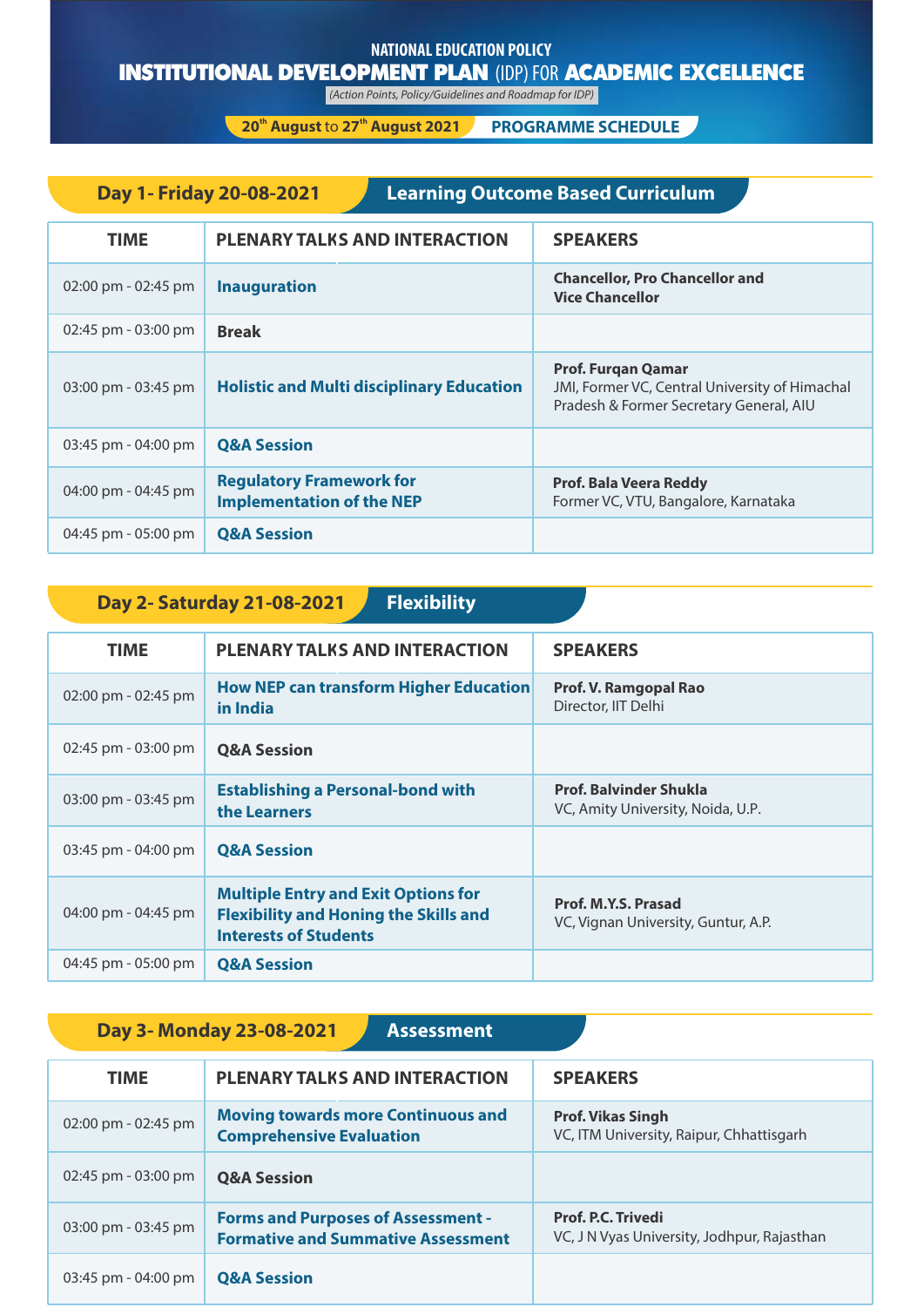| 04:00 pm - 04:45 pm | <b>Transforming the Culture of Assessment</b><br>for Optimizing Learning & Development | <b>Prof. Raghavendra</b><br>VC, Chandigarh University, Chandigarh, Punjab |
|---------------------|----------------------------------------------------------------------------------------|---------------------------------------------------------------------------|
| 04:45 pm - 05:00 pm | <b>Q&amp;A Session</b>                                                                 |                                                                           |

| Day 4- Tuesday 24-08-2021<br><b>Student Support Systems</b> |                                                                                                                                              |                                                                                     |
|-------------------------------------------------------------|----------------------------------------------------------------------------------------------------------------------------------------------|-------------------------------------------------------------------------------------|
| <b>TIME</b>                                                 | <b>PLENARY TALKS AND INTERACTION</b>                                                                                                         | <b>SPEAKERS</b>                                                                     |
| 02:00 pm - 02:45 pm                                         | <b>Promoting Student Wellness for</b><br><b>High-Quality Learning</b>                                                                        | Prof. A.K. Mahapatra<br>VC, Siksha O Anusandhan, Bhubaneswar, Odisha                |
| 02:45 pm - 03:00 pm                                         | <b>O&amp;A Session</b>                                                                                                                       |                                                                                     |
| 03:00 pm - 03:45 pm                                         | <b>Criterion-based Grading System to</b><br><b>Assess the Student Achievement Based</b><br>on the Learning Goals for Each Programme          | Prof. N.K. Sinha<br>VC, Himalayan Garhwal University,<br>Pauri Garhwal, Uttarakhand |
| 03:45 pm - 04:00 pm                                         | <b>Q&amp;A Session</b>                                                                                                                       |                                                                                     |
| 04:00 pm - 04:45 pm                                         | <b>Vocational Education as a Career and</b><br><b>Expose the Students to the Multiple</b><br><b>Career Paths, Including Entrepreneurship</b> | Prof. Raj Singh<br>VC, Jain University, Bangalore, Karnataka                        |
| 04:45 pm - 05:00 pm                                         | <b>Q&amp;A Session</b>                                                                                                                       |                                                                                     |

# **Day 5- Wednesday 25-08-2021 Community Connect and Industry Engagement**

| <b>TIME</b>                           | <b>PLENARY TALKS AND INTERACTION</b>                                                                   | <b>SPEAKERS</b>                                                              |
|---------------------------------------|--------------------------------------------------------------------------------------------------------|------------------------------------------------------------------------------|
| $02:00 \text{ pm} - 02:45 \text{ pm}$ | <b>Reskilling Faculty for Quality Education</b>                                                        | <b>Prof. Upinder Dhar</b><br>VC, SVV University, Indore, M.P.                |
| 02:45 pm - 03:00 pm                   | <b>O&amp;A Session</b>                                                                                 |                                                                              |
| 03:00 pm - 03:45 pm                   | <b>Organising Support System &amp; Services to</b><br><b>Rural Students and Diverse Student Cohort</b> | <b>Prof. Sasmita Samanta</b><br>Pro-VC, KIIT University, Bhubaneswar, Odisha |
| $03:45$ pm - 04:00 pm                 | <b>Q&amp;A Session</b>                                                                                 |                                                                              |

# **Internationalization**

| 04:00 pm - 04:45 pm | <b>Approach and Initiatives for</b><br><b>Internationalisation &amp; Cross-Border</b><br><b>Institutional Mobility Through Academic</b><br><b>Bank of Credits</b> | <b>Prof. Sibaram Khara</b><br>VC, Sharda University, Greater Noida, U.P. |
|---------------------|-------------------------------------------------------------------------------------------------------------------------------------------------------------------|--------------------------------------------------------------------------|
| 04:45 pm - 05:00 pm | <b>Q&amp;A Session</b>                                                                                                                                            |                                                                          |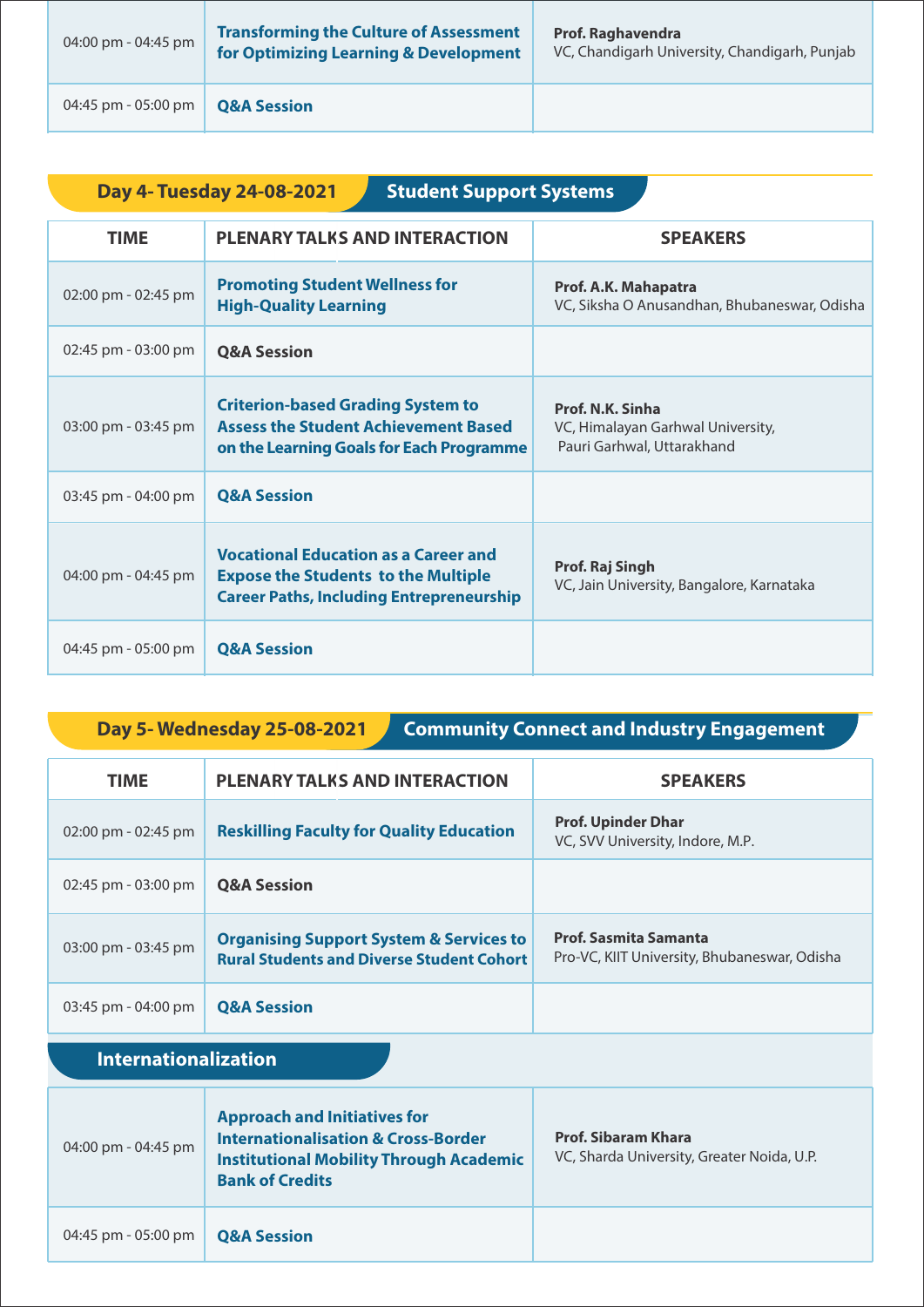**Day 6- Thursday 26-08-2021** Motivated, Energized and Capable Faculty

| <b>PLENARY TALKS AND INTERACTION</b>                                                                                                 | <b>SPEAKERS</b>                                                                                         |
|--------------------------------------------------------------------------------------------------------------------------------------|---------------------------------------------------------------------------------------------------------|
| <b>Capacity-building of Faculty to Formulation</b><br>& Implementation of a Multi-disciplinary<br><b>Liberal Education Framework</b> | <b>Prof. Sandeep Sancheti</b><br>Provost, Marwadi University, Rajkot, Gujarat                           |
| <b>Q&amp;A Session</b>                                                                                                               |                                                                                                         |
| <b>Making Education Future Ready</b>                                                                                                 | Prof. Rajita Kulkarni<br>President, Sri Sri University, Cuttack, Odisha                                 |
| <b>Q&amp;A Session</b>                                                                                                               |                                                                                                         |
| <b>Technology Integration Including Online</b><br>& Digital Education (Blended Learning)                                             | <b>Prof. Parveen B. Malla</b><br>Vice-Rector - Innovation &<br>Scientific Development, DIEP, Uzbekistan |
| <b>Q&amp;A Session</b>                                                                                                               |                                                                                                         |
|                                                                                                                                      |                                                                                                         |

## **Day 7- Friday 27-08-2021 Research, Innovation and Activity**

| <b>TIME</b>         | <b>PLENARY TALKS AND INTERACTION</b>                                            | <b>SPEAKERS</b>                                                  |
|---------------------|---------------------------------------------------------------------------------|------------------------------------------------------------------|
| 02:00 pm - 02:45 pm | <b>Creating Multidisciplinary Research</b><br><b>Culture and Facility</b>       | <b>Prof. Amar Garg</b><br>VC, Shobhit University, Meerut, U.P.   |
| 02:45 pm - 03:00 pm | <b>Q&amp;A Session</b>                                                          |                                                                  |
| 03:00 pm - 03:45 pm | Institute Innovation and<br><b>Start-up Centers for Students</b>                | Prof. R.N. Saha<br>VC, BITS – Pilani, Rajasthan                  |
| 03:45 pm - 04:00 pm | <b>Q&amp;A Session</b>                                                          |                                                                  |
| 04:00 pm - 04:30 pm | <b>Giving Due Credits in Curriculum for</b><br><b>Meaningful Extra Activity</b> | Prof. S.P. Singh<br>VC, Royal Global University, Guwahati, Assam |
| 04:30 pm - 04:45 pm | <b>Q&amp;A Session</b>                                                          |                                                                  |
| 04:45 pm - 05:00 pm | <b>Valedictory and Feedback</b>                                                 |                                                                  |

#### **Director, Teaching Learning Centre**